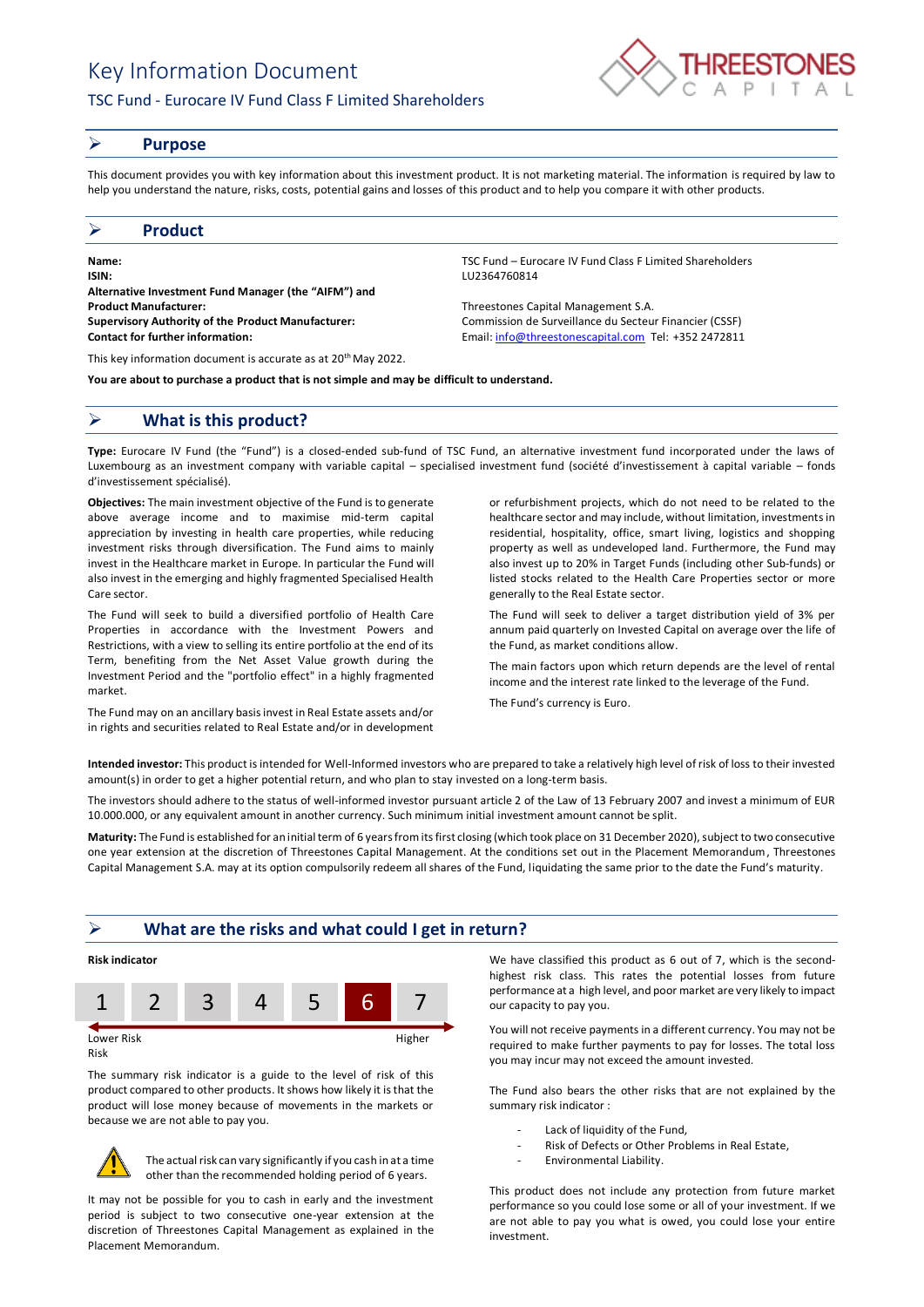# Key Information Document



# TSC Fund - Eurocare IV Fund Class F Limited Shareholders

#### **Performance scenarios**

Market developments in the future cannot be accurately predicted. The scenarios shown are only an indication of some of the possible outcomes based on recent returns. Actual returns could be lower.

| Investment of EUR10,000   |                                     | If you cash in after 1<br>year | If you cash in after 3<br>years | If you cash in after 6<br><b>Vears</b> (recommended holding<br>period) |
|---------------------------|-------------------------------------|--------------------------------|---------------------------------|------------------------------------------------------------------------|
| <b>Stress scenario</b>    | What you might get back after costs | EUR 9,315.25                   | EUR 9,204.72                    | EUR 9,789.24                                                           |
|                           | Average return each year            | $-6.85%$                       | $-2.72%$                        | $-0.35%$                                                               |
| Unfavorable scenario      | What you might get back after costs | EUR 9,402.10                   | EUR 9,811.15                    | EUR 11,000.18                                                          |
|                           | Average return each year            | -5.98%                         | $-0.63%$                        | 1.60%                                                                  |
| Moderate scenario         | What you might get back after costs | EUR 9.923.20                   | EUR 11,704.31                   | EUR 14.599.54                                                          |
|                           | Average return each year            | $-0.77\%$                      | 5.39%                           | 6.51%                                                                  |
| <b>Favorable scenario</b> | What you might get back after costs | EUR 10.101.00                  | EUR 13,092.77                   | EUR 16,839.93                                                          |
|                           | Average return each year            | 1.01%                          | 9.40%                           | 9.07%                                                                  |

This table shows the money you could get back over the next 6 years, under different scenarios, assuming that you invest EUR10,000. The scenarios shown illustrate how your investment could perform. You can compare them with the scenarios of other products.

The scenarios presented are an estimate of future performance based on evidence from the past on how the value of this investment varies, and are not an exact indicator. What you get will vary depending on how the market performs and how long you keep the investment/product.

This product cannot be easily cashed in. This means it is difficult to estimate how much you would get back if you cash in before the end of the recommended holding period. You will either be unable to cash in early or you will have to pay high costs or make a large loss if you do so.

The figures shown include all the costs of the product itself, but may not include all the costs that you pay to your advisor or distributor. The figures do not take into account your personal tax situation, which may also affect how much you get back.

# ➢ **What happens if Eurocare IV Fund is unable to pay out?**

The investor may face a financial loss due to the default of the Fund. This loss is not covered by an investor compensation or guarantee scheme.

Upon the dissolution of the Fund in the context of insolvency proceedings, the assets of the Fund will be liquidated in an orderly manner and all investments or the proceeds from the disposal or liquidation of investments will be distributed to the Limited Shareholders in compliance with the distribution policy.

# ➢ **What are the costs?**

The Reduction in Yield (RIY) shows what impact the total costs you pay will have on the investment return you might get. The total costs take into account one-off, ongoing and incidental costs

The amounts shown here are the cumulative costs of the product itself, for three different holding periods. They include potential early exit penalties. The figures assume you invest EUR10,000. The figures are estimates and may change in the future.

#### **Costs over time**

The person selling you or advising you about this product may charge you other costs. If so, this person will provide you with information about these costs and show you the impact that all costs will have on your investment over time.

| Investment of EUR10,000         | If you cash in after 1 year | If you cash in after 3 years | If you cash in after 6 years<br>(recommended holding period) |
|---------------------------------|-----------------------------|------------------------------|--------------------------------------------------------------|
| Total costs                     | EUR 906.80                  | EUR 2,480.98                 | EUR 3.509.93                                                 |
| <b>RIY (Reduction in Yield)</b> | 8.69%                       | 4.58%                        | 3.65%                                                        |